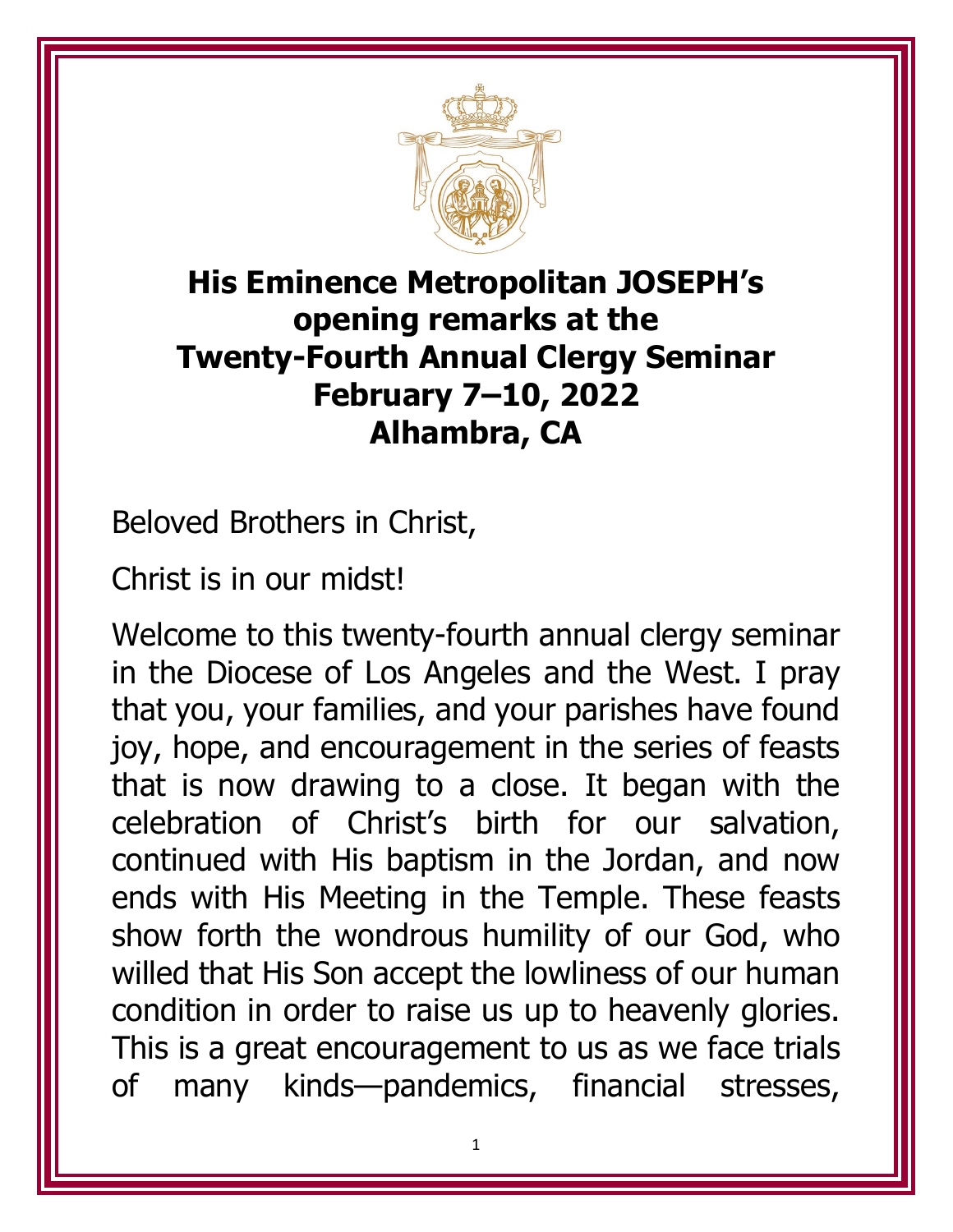strained relationships, and the like—since it shows that Christ is with us in everything; He walks with us and upholds us.

Just as Christ upholds us with His presence and care, so also—in Christ—we uphold one another. One of the most beautiful aspects of these clergy gatherings is the camaraderie and fellowship we share with our brother clergy. The ministry we share has particular challenges, joys, and heartbreaks that may be difficult for others to understand, but we can find understanding, support, and help here among our fellow strugglers in the priesthood. I encourage you to take full advantage of this opportunity and thus to recharge your spiritual strength for the coming year of ministry.

The theme of this year's clergy seminar is "Responding to the Fire Bell in the Night: Ministering to Our Youth and Young Adults." Significantly, it comes in the wake of this series of feasts that encompass the youth of our Savior—from His Nativity in the flesh to His Baptism, which represents His coming of age, so to speak, and the beginning of His earthly ministry. As we heard at the Liturgy for the Meeting of the Lord, this was a time when "the child grew and became strong, filled with wisdom;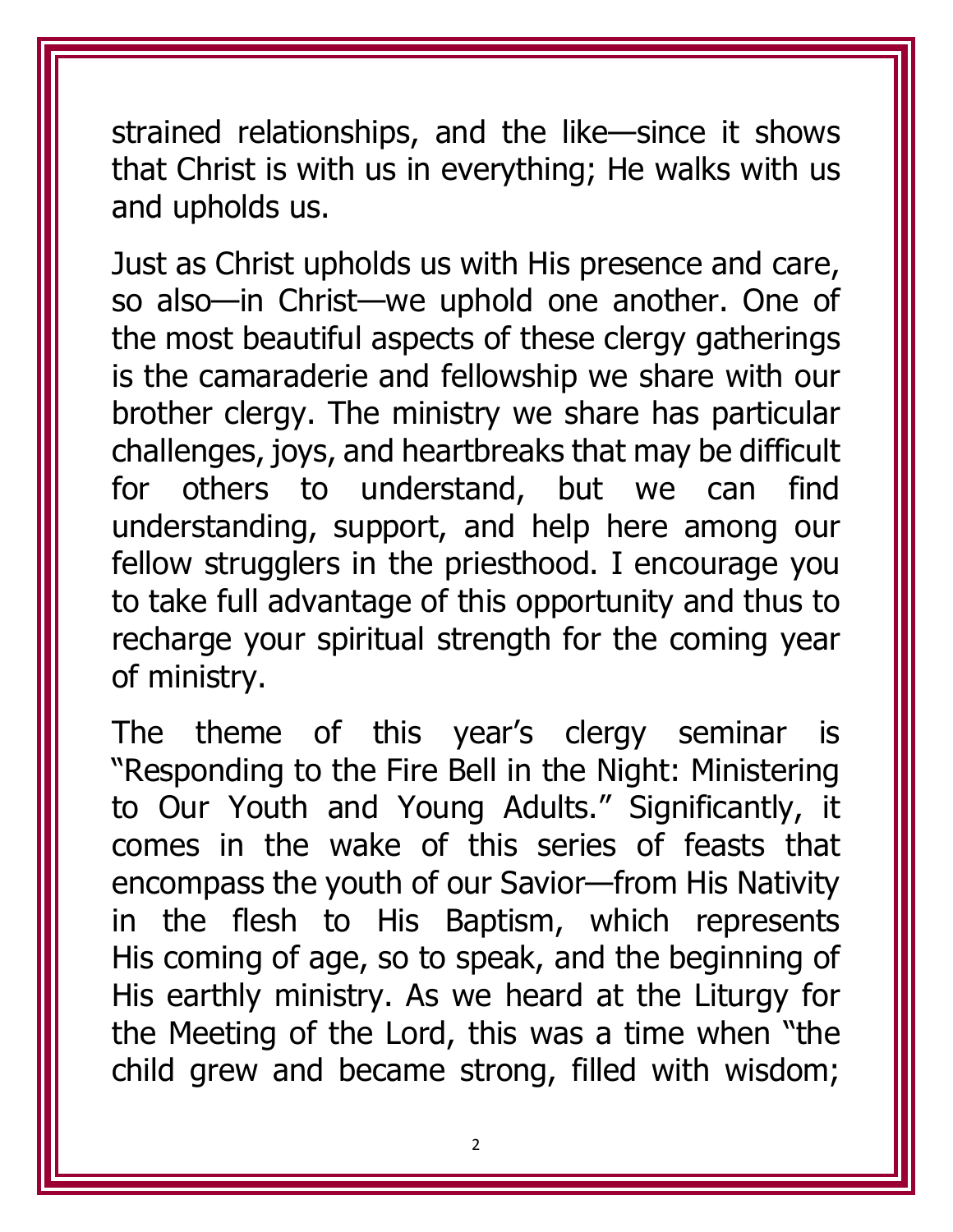and the favor of God was upon Him." St. Luke goes on to say how, after the child Jesus amazed the teachers in the Temple, He as a youth "increased in wisdom and stature, and in favor with God and men." The Son of God had no need Himself to grow in strength, wisdom, or favor with God, yet He became human in order to give us an example of how humanity can be redeemed and to empower us to pursue righteousness. In the simplest and profoundest terms, these verses from Luke provide a mission statement for our youth and young-adult ministries: that is, helping young people to grow in wisdom and stature and in favor with God and men, in imitation of our Lord Jesus Christ.

In pursuit of this mission, we face great social headwinds. Surrounded by a post-Christian society, our children are lured away from Christ not just by incidental temptations but by the prevalent worldly mentality that is so contrary to the mind of Christ. The values they absorb from worldly culture lead them to question and oppose the Church and to seek fulfillment in pleasures, possessions, or politics. This is not a situation that should frighten or dismay us; the ancient, persecuted Church thrived in the midst of a contrary culture, proving the power of the Faith.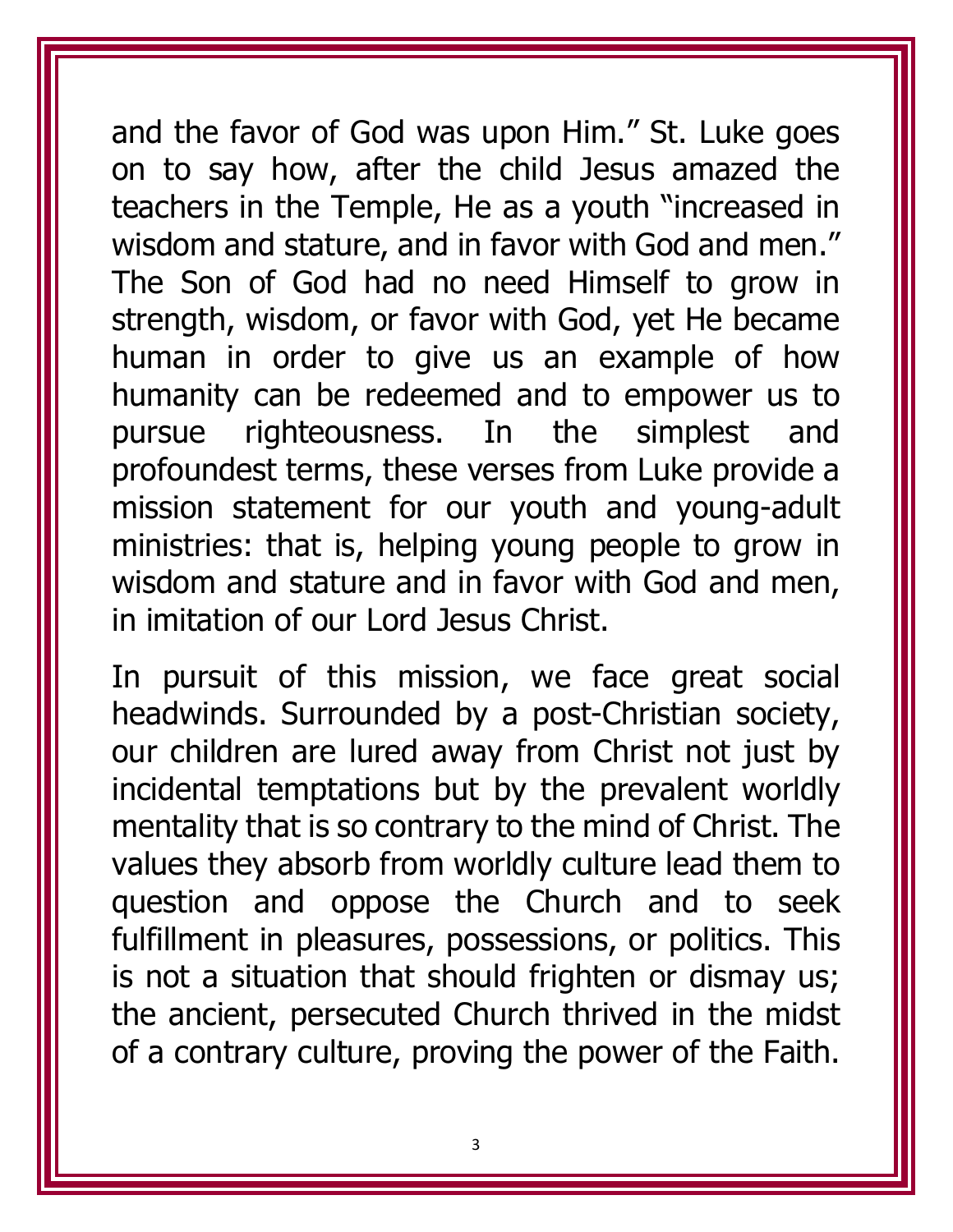However, we cannot hope to meet this challenge with an attitude of complacence and laziness.

We must spiritually rise to the occasion. A priest who is merely a businessman, social activist, or community organizer stands no chance of countering the gravitational pull of this worldliness. Now more than ever, the Church needs saints to lead—priests who are like angels in the flesh, doing everything in a godly way, and who imitate our most compassionate Lord by seeking out the lost sheep regardless of the cost in blood, sweat, and tears. We must model the Faith in our lives and authentically care for our youth, being present with them, showing love, and listening.

This is not something any one of us can do alone, which is why it is good for us to be gathered here together. United in faith and ministry, our voice and example are magnified. Joined in a common purpose, we can support one another and share resources. This week you will hear about the wonderful new initiatives coming out of our Archdiocesan Task Force on Youth and Young Adult Ministry, along with those longstanding, fruitful ministries that continue in our Archdiocese: from our many camps to the new Arch Week for older teens at the Antiochian Village; from Bible Bowl to a new Church School curriculum on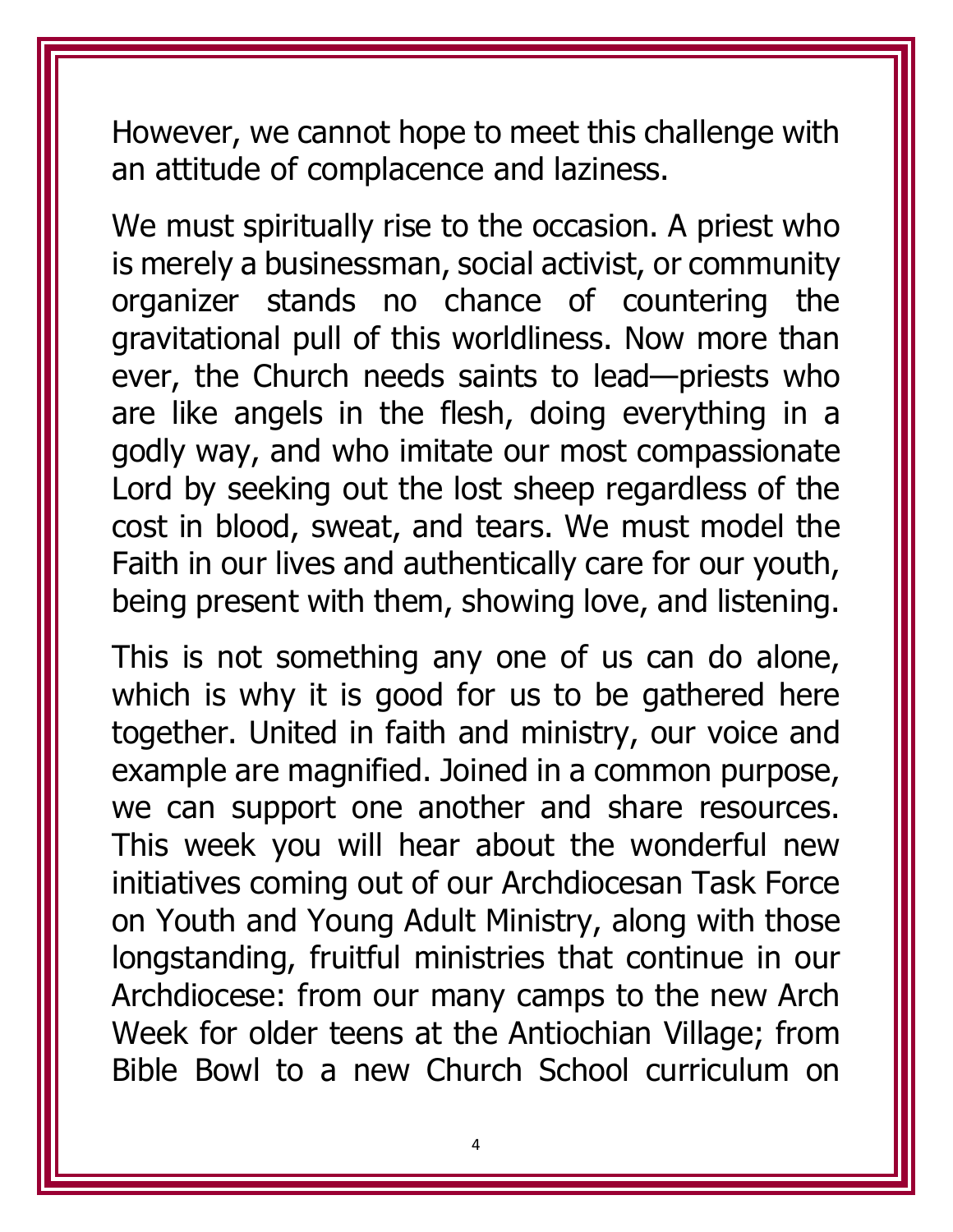Matthew, which helps make Bible Bowl preparation more meaningful and spiritually enriching. We also have youth and young-adult conferences, Orthodox schooling, college ministries, and so much more. In addition to your personal and parish ministry, it is so important for you to be ambassadors for these archdiocesan ministries in your parishes and among your youth. When the Archdiocese sends you information on a program or event, please make sure to share it on your parish website and social media accounts and in your newsletter and bulletin, as well as announcing it at church. We rely on you to spread the word and connect your young people with the resources that are available.

We are blessed this week to have three experts in the field to enlighten us on the challenges and opportunities of youth ministry today. First, Reverend Father Nicholas Belcher is Chairman of our Archdiocesan Task Force on Youth and Young Adult Ministries. He currently serves as pastor of St. George Orthodox Church in Little Falls, New Jersey, after several years as my Hierarchical Assistant at our Archdiocese Headquarters. Previously, he ministered for twelve years at Hellenic College/Holy Cross Seminary—for nine years as Dean of Students and then for three years as Assistant Director of the Office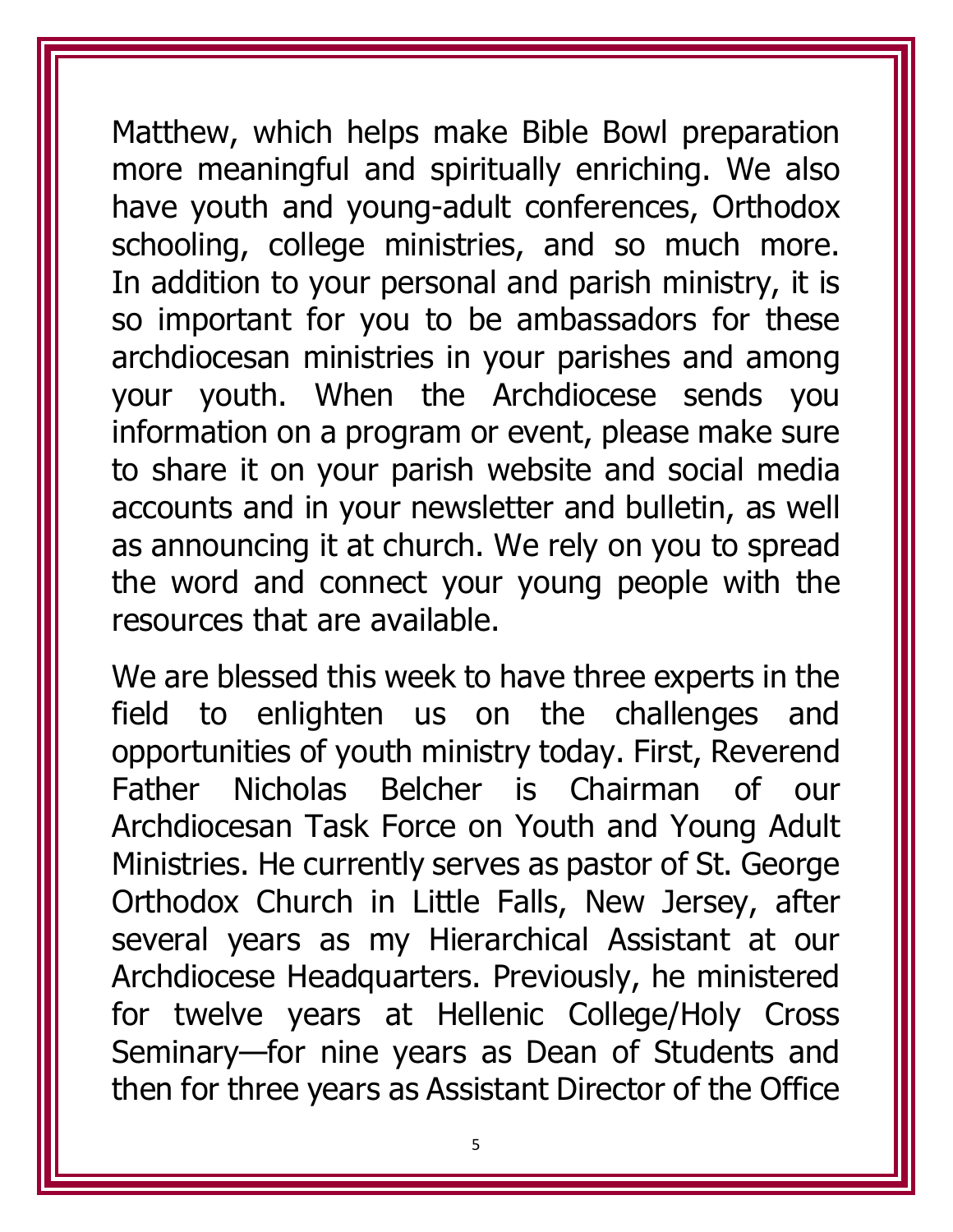of Vocation and Ministry. He is a graduate of St. Vladimir's Seminary, where he now serves as a Lecturer in Antiochian Liturgics.

Second, we have Mrs. Erin Ghata, who currently serves as Co-Chair and Ministries Director of our archdiocesan Department of Youth Ministries. Previously, she served as full-time Youth Director at St. Elijah Orthodox Church in Oklahoma City for nine years, as Program Director and Assistant Director of Camp St. Raphael for fifteen years, and as Diocesan Youth Director of the Diocese of Wichita and Mid-America for nearly the same amount of time. Fr. Nicholas and Erin will update us on the renewal of our archdiocesan youth ministries that is currently underway.

Last, but certainly not least, we have Dr. John Mark Reynolds. He received his Ph.D. in Philosophy from the University of Rochester and has served as provost of Houston Baptist University and founding director of the Torrey Honors College at Biola University here in California. He attends St. George Orthodox Church in Houston, Texas, and currently serves as President of The Saint Constantine School in Houston. He is a member of the Board of Directors of the Orthodox Christian School Association and a professor on the